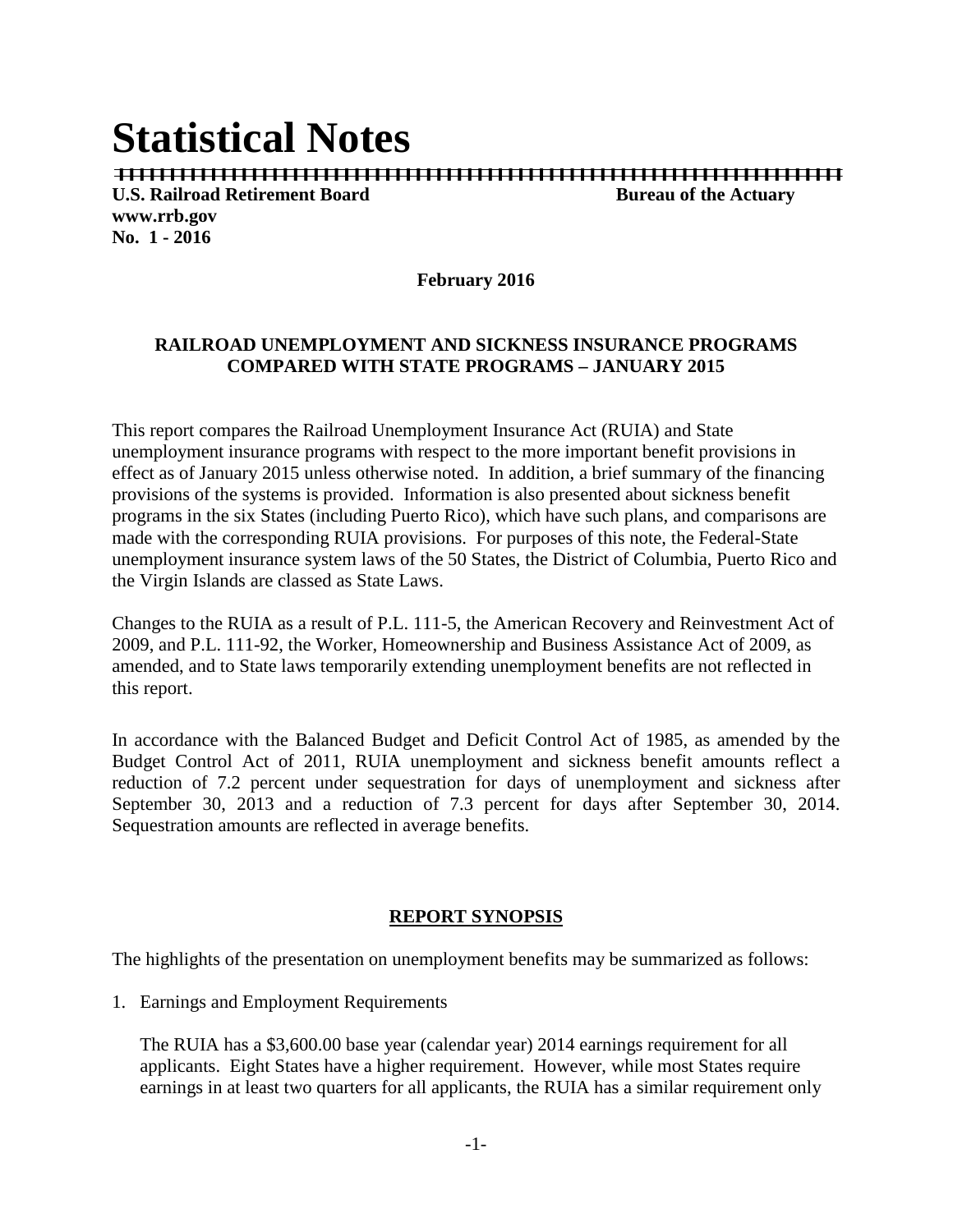with regard to new entrants in the railroad industry. A new employee must have some employment in at least five months of the first year worked in the railroad industry in order to draw benefits in the following year.

2. Maximum Weekly Benefit Amount

The RUIA maximum benefit of \$350 per week, prior to sequestration, was exceeded in the comparison month of January 2015 by 41 States.

3. Average Weekly Benefits

In 2014, the average RUIA weekly benefit of \$320, after sequestration, was greater than the \$315 average for all States. Nearly all RUIA claimants qualify for the maximum benefit amount, while for all States the average was only 73 percent of the overall average maximum benefit payable.

4. Maximum Duration of Normal Benefits

Under the RUIA and in most States (44 out of 53) the maximum duration is 26 weeks. Seven of the nine remaining States have a lower maximum duration, between 20 and 25 weeks. The two remaining States have a maximum duration of 28 and 30 weeks.

5. Waiting Period

The RUIA requires a one-week waiting period before benefits are payable. Forty-five States also require a waiting period of one week.

6. Extended Benefits

Under the RUIA, all employees with 10 or more years of service are entitled to 65 days (13 weeks) of extended benefits in an extended period of 7 registration periods. In all States, 13 weeks of extended benefits are payable, for claimants with 20 weeks of work or the equivalent in the base period, following the triggering of an individual State period of high unemployment.

RUIA and State sickness benefit program features are summarized briefly in table 4.

# **UNEMPLOYMENT BENEFITS**

## **EARNINGS AND EMPLOYMENT REQUIREMENTS**

Under both RUIA and State programs, eligibility requirements are determined on the basis of employment and earnings in covered work during a prior period called the base period. All State programs require that an individual earn a specified amount of wages or work for a certain period of time within the base period, or do both, to qualify for benefits. In the case of practically all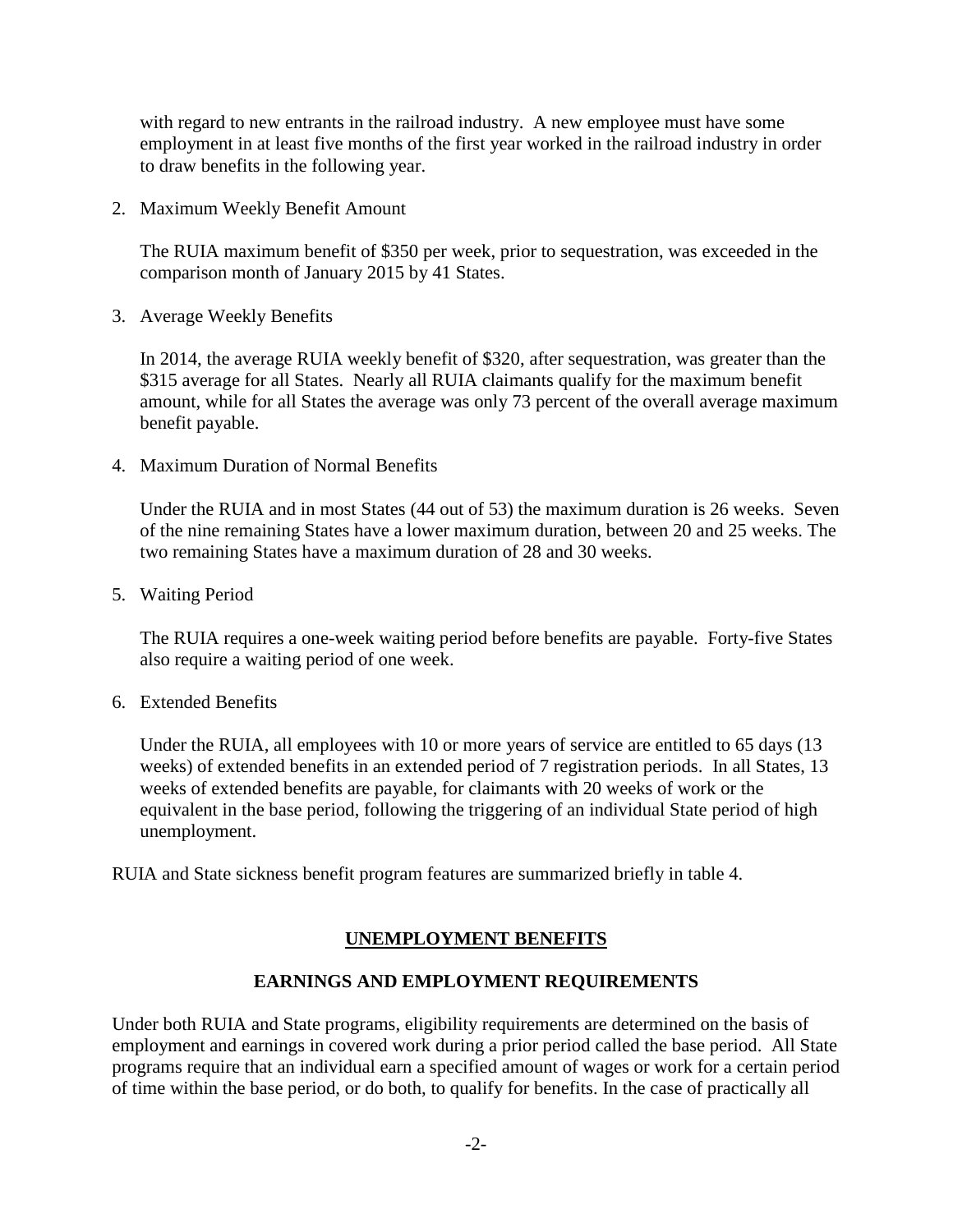State programs, the benefit year begins with the week in which the valid claim is filed. Two States use a method other than the first claim filed. Under the RUIA, earnings and employment in a calendar year establishes eligibility for the benefit year, which ordinarily begins July 1 of the following year.

The 20[1](#page-2-0)4 BASE YEAR EARNINGS requirement  $(\$3,600.00)^1$  under the Railroad Unemployment Insurance Act is higher than the requirement in all but eight State laws. In the other 45 State laws, the earnings requirements range from \$130 to \$3,550 – the most frequent (19 States) amounts being in the \$2,500 to \$3,599 range. All States also require earnings in at least two quarters of the base period. Under the RUIA, a similar requirement (earnings in five months of the base year) applies only to employees whose first railroad employment was in the base year. New employees can begin to draw benefits in the following year. Almost all states use the first four of the last five completed calendar quarters preceding the filing of the claim as their base period. Forty-six States have developed expanded definitions of the base period because there are instances when workers with labor market attachment are ineligible for UI benefits. The alternate base method uses wages and employment in the last four completed calendar quarters. Several States allow workers who have no wages in the current base period to use older wages and employment under certain conditions. Accelerated RUIA benefits are available under certain special provisions for railroad employees with 10 or more years of service whose earnings do not qualify them for unemployment or sickness benefits in the current benefit year. In addition to having 10 or more years of service, the employees must be qualified for the next benefit year, but not the current year, have 14 or more consecutive days of unemployment, and not have voluntarily retired or quit without good cause.

States that have a lag between the base period and the benefit year limit the use of lag-period wages for the purpose of qualifying for benefits in the second benefit year. These limits prevent benefit entitlement in two successive benefit years following a single separation from work. All States require an individual to have been employed after the beginning of a benefit year in which he draws unemployment benefits in order to be eligible in the following year. The RUIA has no similar requirement, and since there is a six month period between the end of a base period and the beginning of a benefit year, an employee may qualify for benefits in two consecutive benefit years without any intervening employment.

## **WEEKLY BENEFIT AMOUNT**

WEEKLY BENEFIT AMOUNTS payable under State laws for a week of total unemployment vary within specified minimum and maximum limits according to the level of base period earnings. All State laws use base period wages to determine what the weekly benefit amount will be. Several States provide dependent allowances. The ratio of benefits to earnings is generally established in accordance with one of the following benefit rate definitions:

- High-Quarter Method—the weekly benefit amount is determined using the base period quarter in which wages were highest. The amount is divided by 1/26 in about half the States using this method (22 States).

<span id="page-2-0"></span> $1$  Only the first \$1,440 earned in any month in 2014 is creditable compensation under the RUIA. Thus, any employee must have earnings in at least three months in order to satisfy the \$3,600.00 earnings requirement.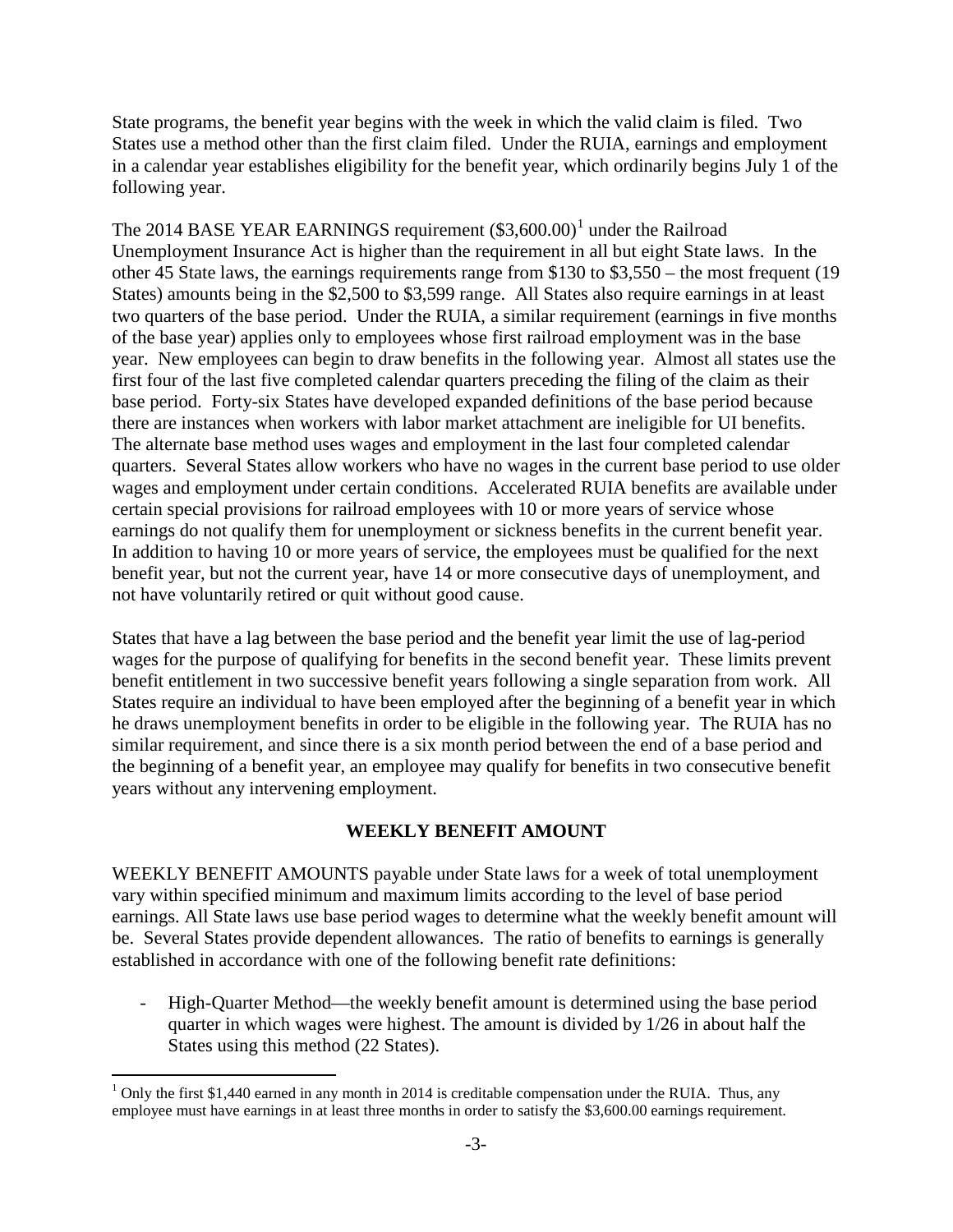- Multi-Quarter Method—the weekly benefit amount is calculated as a multiple of the total or average quarterly wages paid in more than one quarter (15 States).
- Annual Wage Method—the weekly benefit is computed as a percentage of annual wages in the base period (5 States).
- Annual Weekly Wage Formula—the weekly benefit is computed as a percentage of the worker's average weekly wages in the base period (6 States).
- A combination of the various methods. (5 States).

While most States aim at replacing at least 50 percent of wages, a guaranty of a daily benefit rate equal to 60 percent of the individual's last daily rate of pay of the base year subject to the maximum benefit limit, has been provided under the RUIA since May 1959. However, the unsequestered \$70 maximum limit, in effect July 2014-June 2015, represents only 27 percent of average straight time daily pay in the railroad industry in calendar year 2014. Nearly all RUIA claimants qualify for the maximum benefit amount.

## **MAXIMUM AND MINIMUM WEEKLY BENEFITS**

In 36 States, the maximum benefit limit per week is fixed as a percentage of the average weekly wage of all covered employees in the State in a preceding period. This percentage ranges from 47 percent to 70 percent, and is 60 percent or higher in 24 States (see Table 1). The maximum benefit amounts payable in these 36 States are recomputed annually or semi-annually on the basis of these percentages. The July 2014-June 2015 RUIA weekly unsequestered maximum benefit of \$350 (\$70 times 5 compensable days in a week) is about 25 percent of the average weekly wage of railroad employees. After a reduction of 7.3 percent for sequestration, the max rate is \$324.45, about 23 percent of the average weekly wage. Most States have a higher percentage ratio for basic benefits (those benefit amounts payable on behalf of the worker beneficiaries alone) on the basis of the average weekly wage in their jurisdiction.

In actual dollar amounts, 41 States have a maximum basic rate higher than the RUIA unsequestered maximum benefit. Additional benefits for workers with dependents are provided by 12 States. All of these States have a basic rate above the RUIA maximum of \$350 without using the dependents allowance (see Table 2). The average weekly maximum benefit for all States, including dependent allowances, was \$450 in January 2015.

The minimum weekly amounts payable to qualified employees under the State laws range from \$5 to \$151 with or without dependents. Twenty-nine States pay \$50 or less with dependents included. This figure increases to 31 States without dependents included. The RUIA minimum is \$63.50 (five days at \$12.70 per day). The RUIA minimum is greater than 36 States without including dependents and 31 States with dependents included.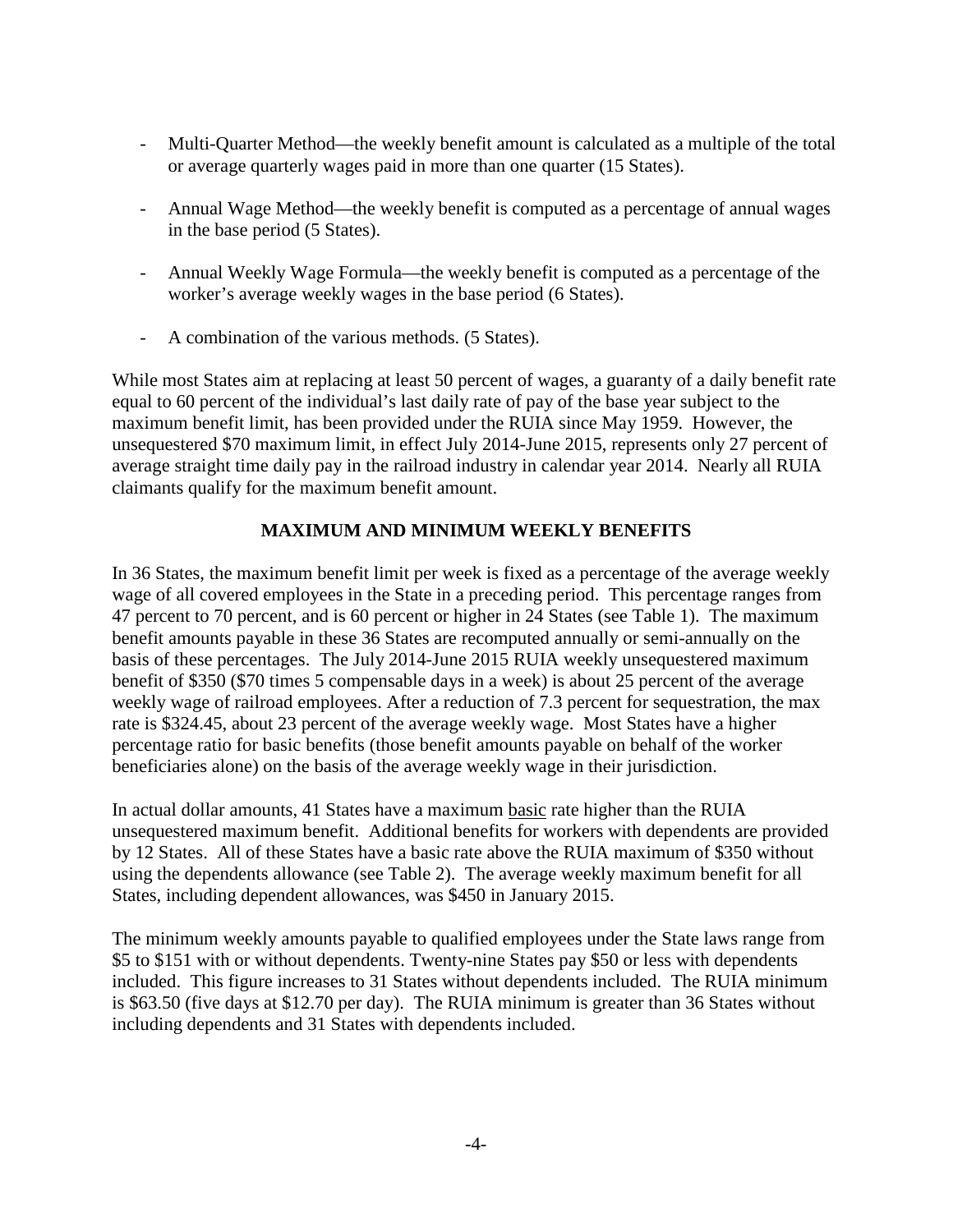#### **AVERAGE WEEKLY BENEFITS**

During 2014, the latest year for which data is available, average weekly benefits of \$320 after sequestration were paid to railroad employees while those covered under State laws received \$315. For all States combined, the average maximum benefit payable per week of total unemployment in 2014, including dependents allowances, was \$429. Average benefits paid for all States were some 73 percent of the overall average maximum benefits payable. The average weekly RUIA benefit paid was 99 percent of the post-sequestration maximum allowed of \$324.80.

#### **MAXIMUM DURATION OF NORMAL BENEFITS**

The MAXIMUM DURATION of benefits for normal unemployment is the same in most States as under the RUIA:

In 44 States it is the same – 26 weeks

In 2 States it is longer – 28 and 30 weeks

In 7 States it is shorter – between 20 and 25 weeks

In nine States the maximum duration is uniform for all employees, i.e., not restricted by base period earnings or weeks of employment. However, in the remaining 44 States, the actual maximum duration for individual claimants varies and can be considerably less than the law allows because of an additional limitation related to base period earnings (as under the RUIA) or to weeks of base period employment, or to both (see Table 3).

Of the 44 States with non-uniform maximum durations, 34 use the same method as the RUIA in setting a maximum limit on benefits, i.e., the maximum amount of benefits payable cannot exceed a stated percentage of base period earnings. The percentages in the States range from 25 percent to 60 percent of gross earnings with 33-1/3 percent the most common figure (18 States). Subject to an overall \$9,100 unsequestered maximum (\$350 times 26 weeks), the RUIA permits qualified beneficiaries to receive normal benefits up to 100 percent of base year earnings, counting up to \$1,815 per month for base year 2013 and \$1,860 per month for base year 2014.

A WAITING PERIOD, before benefits for total unemployment are initially paid, is required by 45 States. The waiting period is for one week in all these States. In four of these 45 States, the waiting period time may become compensable if the beneficiary meets certain conditions. RUIA benefits are payable for each day of unemployment in excess of seven during the first 14-day registration period in a benefit period, which, in effect, provides a one-week waiting period. But, only one 7-day waiting period is required during any period of continuing unemployment or sickness, even if that period continues into a subsequent benefit year. Claimants already on the rolls will, therefore, normally not be required to serve another waiting period because of the onset of the new benefit year.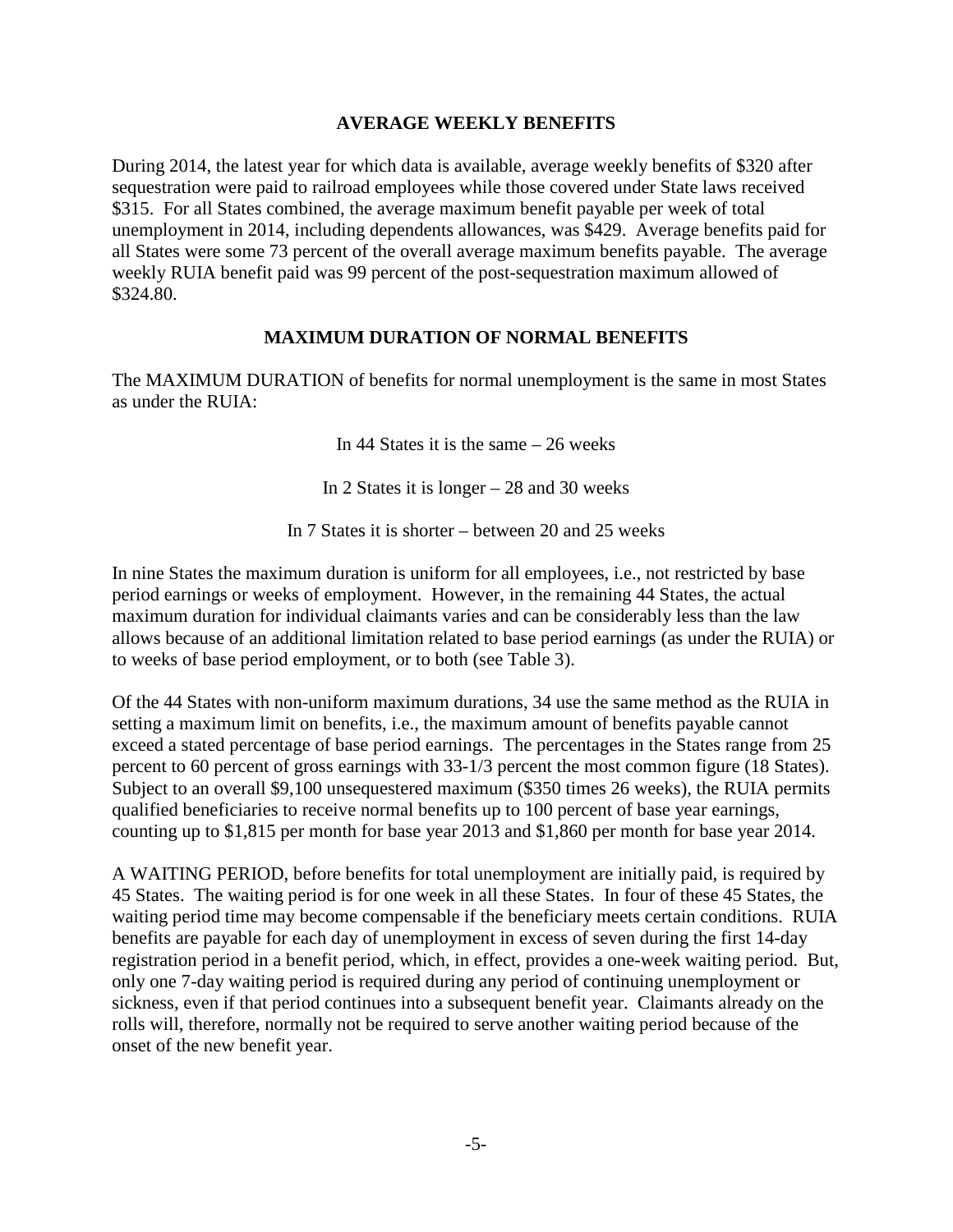#### **EXTENDED BENEFITS**

The Federal-State extended benefit program, established by the Federal-State Extended Unemployment Compensation Act of 1970, is designed to pay extended benefits to workers during periods of high unemployment, regardless of their length of service. The program is financed equally from Federal and State funds and becomes operative on a State level. Under this program, an extended benefit period begins, and 13 weeks of extended benefits become payable, following the triggering of an individual State "on" indicator. Generally, a State indicator is "on" when the State's insured unemployment rate reaches 5 percent averaged over a 13 week period and that rate is at least 20 percent higher than the comparable rate for the corresponding period in the two preceding years. State law may waive the requirement that the rate be 20 percent higher whenever the insured unemployment rate equals or exceeds 6 percent. There are additional optional triggers based on total unemployment rates. Of the 23 States with solely State financed additional benefit programs, 15 have permanent programs for extending the potential duration of benefits during periods of high unemployment.

The RUIA provides a permanent extended benefit program without regard to the prevailing level of unemployment, but only for employees with 10 or more years of railroad service. Under this program, employees with 10 or more years of railroad service may receive extended benefits for as many as 65 compensable days (13 weeks) in a period of seven consecutive 14-day claim periods having 10 days payable in each. A claimant who received normal benefits in the prior benefit year and is not qualified for normal benefits in the current benefit year may be eligible for extended benefits.

# **FACTORS AFFECTING BENEFIT ELIGIBILITY**

The following section describes the variation in disqualification rules among the States and makes general comparisons of these regulations with the treatment of similar problems under the RUIA.

In all States a worker who leaves his job voluntarily must have good cause if he is not to be disqualified. Forty states restrict good cause for quitting to be limited to reasons connected to work. In some States the disqualification may be either for a fixed or variable number of weeks. The remaining States disqualify entitlement for the duration of the individual's unemployment. Under the RUIA, a claimant is disqualified from receiving benefits until he or she has returned to railroad employment and earned wages sufficient to qualify for benefits again. This disqualification also applies to a claimant who leaves work voluntarily with good cause, but only with respect to periods in which he or she could receive unemployment benefits under another law.

Discharge for misconduct or refusal of suitable work results in duration-of-unemployment disqualifications in over four-fifths of the States, and the remainder impose penalties of limited duration. Under the RUIA, a discharge is not disqualifying (unless the circumstances causing the discharge result in disqualification under some other provision), and the 30-day penalty for refusal of work is also less severe than in most States.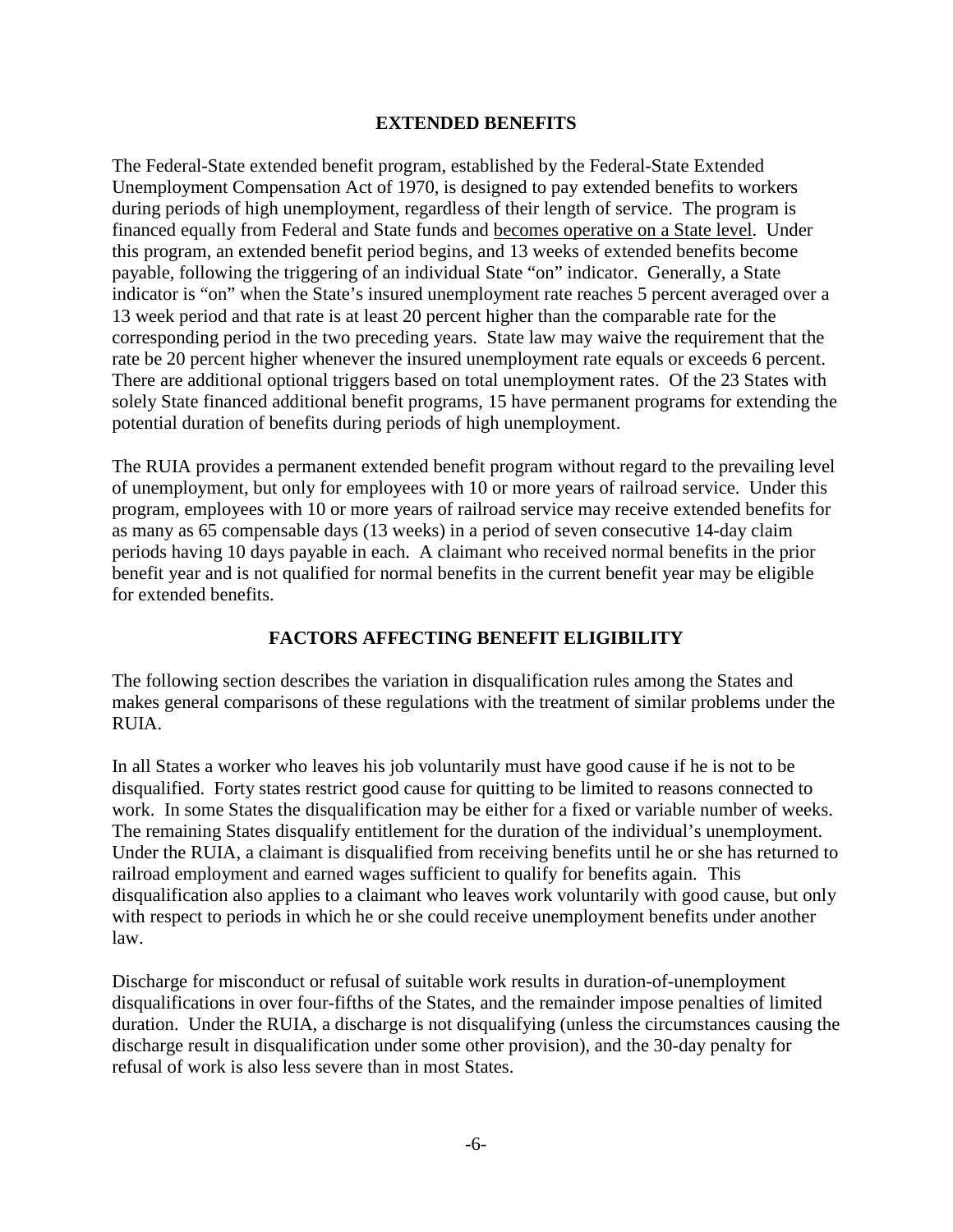State disqualification provisions for labor disputes are generally for either the duration of the work stoppage or duration of the dispute. A few States allow workers to end the disqualification period by showing that the labor dispute or work stoppage is no longer the cause of their unemployment. Only New York provides for a definite period of disqualification in unauthorized strikes, which is seven weeks plus the waiting period. The RUIA requires a 14-day waiting period in paying legal strike-related benefits. A benefit year waiting period doesn't count as a strike waiting period. However, the 14-day strike waiting period may count as the benefit year waiting period for subsequent unemployment. This provision applies not only to those railroad employees on strike and those refusing to work because of the strike, but also to any other employees who are unable to work (regardless of their willingness to work) because a railroad strike is in progress. If the strike continues beyond 14 days, benefits are payable in later 14 day registration periods for each day in excess of four, the same as for other employment.

In the case of an illegal strike (commenced in violation of the Railway Labor Act or the established rules and practices of a labor organization), members of classes or crafts not participating directly in the strike, although unemployed, are also entitled to benefits after meeting the waiting period requirement.

Under the Federal Law, State unemployment benefits may be reduced or withheld if the claimant received a non-government pension financed in whole or in part by a former employer. Retirement benefit income under the Social Security Act or any other Federal Law is deductible regardless of employer financing. Under the RUIA, benefits may be reduced or withheld because of receipt of any other social insurance payment, but receipt of a private pension has no effect on entitlement.

DISMISSAL PAYMENTS prevent or reduce unemployment benefits in 34 States, and in 34 States continuation of wages in lieu of a dismissal notice either prevents the payment of benefits or reduces the amount of benefits payable for the period covered by the continuation. Slightly more than half the state laws list worker's compensation under any state or federal law as disqualifying income. Under the RUIA, a separation allowance disqualifies a claimant for approximately the length of time it would have taken him to earn the amount of the allowance. Receipt of protective job payments results in the recovery by the RUIA system of the entire benefit amount paid if the payments, considered on a daily basis, exceed the daily unemployment benefit amount. If the daily unemployment benefit is greater than the daily protective payment, then an amount equal to the total protective payments for the period is recovered.

#### **FINANCING**

The financing pattern of State laws for their unemployment benefit programs is influenced by the Federal Unemployment Tax Act since employers may credit toward the Federal payroll tax the contributions which they pay under an approved State law and any savings on the State tax under an approved experience-rating plan.

While all States finance unemployment benefits mainly by contributions of employers on the wages of their covered workers, three States (Alaska, New Jersey and Pennsylvania) also collect employee contributions. The 2015 employer contribution base in four States is the first \$7,000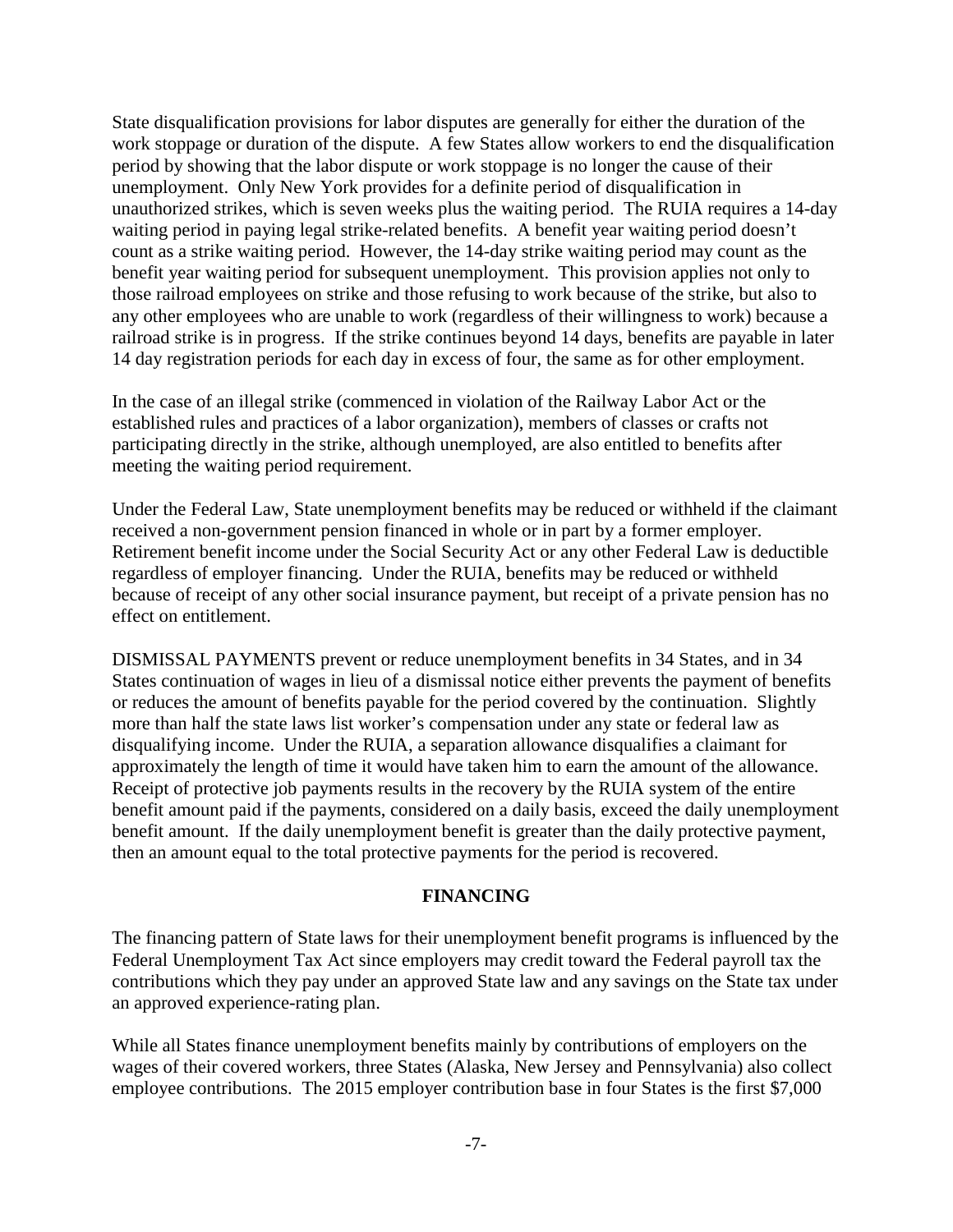(minimum limit established by Federal law) of worker earnings in a calendar year. The other States have adopted a higher tax base than the \$7,000 minimum ranging from \$7,700 to \$42,100. In general, the standard rate in most States is 5.4 percent, the maximum allowable credit against the Federal tax of 6.0 percent. However, State employer taxes are based on employers experience with the unemployment compensation system. In 2014 this experience rated State tax could range from zero on some employers (4 States) up to as high as 12.27 percent (1 State), with 10 States having a maximum of 5.4 percent.

Experience rating formulas for the States generally fall under four categories. The most popular is the reserve ratio [(contributions minus benefits charged) divided by payroll] formula, used by 31 States. A benefit ratio (benefits charged divided by payroll) formula is used by 19 States. Two States (Delaware and Oklahoma) use a benefit-wage-ratio formula, and Alaska uses a payroll variation plan. Almost all States have rate schedules based on the fund balance to convert the results of the formulas into a tax rate. Twenty-two States also have a separate solvency tax if the fund balance falls below a specified level. Employers can make voluntary contributions in 27 States. By increasing their reserve balance, employers can achieve a lower tax rate in a subsequent year that more than offsets the added cost.

Under the RUIA, the railroad unemployment and sickness benefit programs are financed exclusively by contributions from railroad employers, based on the taxable earnings of the employees. The employees themselves do not contribute. Experience based tax rates were phased in during 1991-1993. The formula is a hybrid of the reserve ratio and benefit ratio formulas that takes into consideration the employer's actual incidence of benefit usage. Under experience rating, employers whose employees have low incidences of unemployment and sickness pay contributions at a lower rate than employers with higher levels of benefit usage. Each employer's rate also has a component for administrative expenses and a component to cover costs shared by all employers. The rate applies to monthly earnings up to an indexed maximum.

The experience-based tax rates have a 12 percent maximum, or a 12.5 percent maximum if a 3.5 percent surcharge is in effect. Included in the rate is the basic rate, an administration tax rate of 0.65 percent, and, if either is applicable, the surcharge rate or the rate of the pooled credit. Since the basic employer tax rate plus any pooled credit cannot be less than zero, 0.65 percent is the minimum rate that any employer can pay.

A surcharge is added to all employers' unemployment insurance tax rates if the RUI account balance is less than a specified minimum amount the preceding June 30. The surcharge rate is 2.5 percent if the balance is at least zero but less than \$50 million (as indexed). A surcharge of 1.5 percent applies if the balance is \$50 million (as indexed) or more, but less than \$100 million (as indexed). If the account balance is less than zero, the surcharge is 3.5 percent. If the account balance on the preceding June 30 is above \$250 million (as indexed), the excess is refunded to the employers through a pooled credit. Each employer's tax rate (prior to application of individual maximum and minimum limitations) is reduced by the ratio of the excess amount to the taxable payroll of all employers.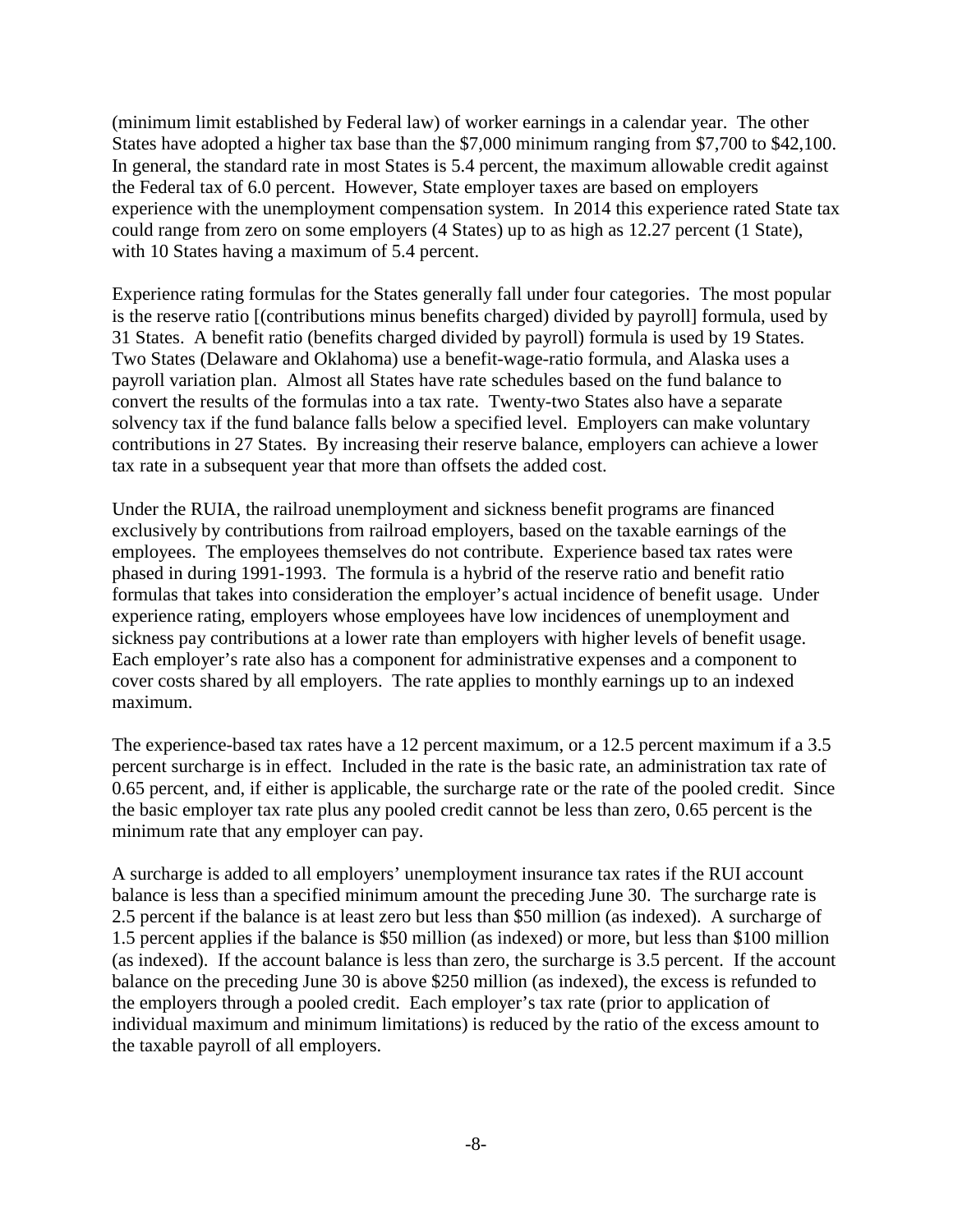In 2013, the tax rates on railroad employers ranged from a minimum of 0.65 percent to a maximum of 12 percent. Most employers were assessed the minimum rate in 2013. New employers in 2013 paid an initial rate of 3.69 percent. The 2013 weighted average experience rate for all railroads was 0.93 percent. The monthly taxable earnings base in 2013 was \$1,405. In 2014, the minimum tax rate was 0.65 percent and the new employer rate was 4.53 percent. The 2014 weighted average experience rate for all railroads was 0.82 percent. The monthly taxable earnings base in 2014 was \$1,440. In 2015, the minimum tax rate was 2.15 percent (includes a surcharge of 1.5 percent) and the new employer rate was 4.09 percent. The monthly taxable earnings base for 2015 was \$1,455. The 2015 weighted average experience rate for all railroads was 2.57 percent.

Administration expenses for each system are specifically provided by law**.** State administration expenses are financed through the effective Federal tax rate of 0.6 percent (6.0 percent federal unemployment tax minus the 5.4 percent basic and additional tax credit). RUIA administration expenses are provided from a 0.65 percent allocation from the total percentage tax paid by employers. Any amount in excess of \$6 million on September 30 of any year in the Railroad Unemployment Administration Fund is transferred to the Railroad Unemployment Insurance Account.

RUIA employer taxes are used to finance both the unemployment and sickness programs; the State financing mentioned above pertains only to unemployment programs. The six States which pay sickness benefits finance their sickness programs separately, supporting them at least in part by employee taxes.

States with depleted reserves may, under certain conditions, obtain advances from the Federal unemployment account to finance benefit payments. If the required amount is not restored in a specified taxable year, the allowable credit against the Federal tax for that year is decreased. Except for short-term cash flow loans, interest is charged on all loans from the Federal unemployment account. Several States have established special taxes to pay the costs of this interest. The interest payments may not be made from the State's unemployment fund. Twentynine States also have permanent financing provisions, which trigger additional taxes when the State has an outstanding loan from the federal government. These taxes are generally immediately deposited in the State's unemployment fund and used for repayment of the loan. Some States also have the authority to use bonds as a way to avoid or repay federal loans. Four States have reserve tax provisions related to solvency requirements. More than half of all States also impose taxes for related items such as administration or job training.

Similarly, to ensure adequate funds in periods of high unemployment, money may be borrowed from the Railroad Retirement Account for the payment of benefits from the Railroad Unemployment Insurance Account. Interest is paid on this money by the RUIA for each fiscal year at the average rate of interest borne by all special obligations held by the RRA on the last day of the preceding fiscal year, rounded to the nearest one-eighth percent. As previously discussed, surcharges of 1.5 percent, 2.5 percent or 3.5 percent are applied to each employer's tax rate when the Railroad Unemployment Insurance Account balance falls below specific indexed amounts.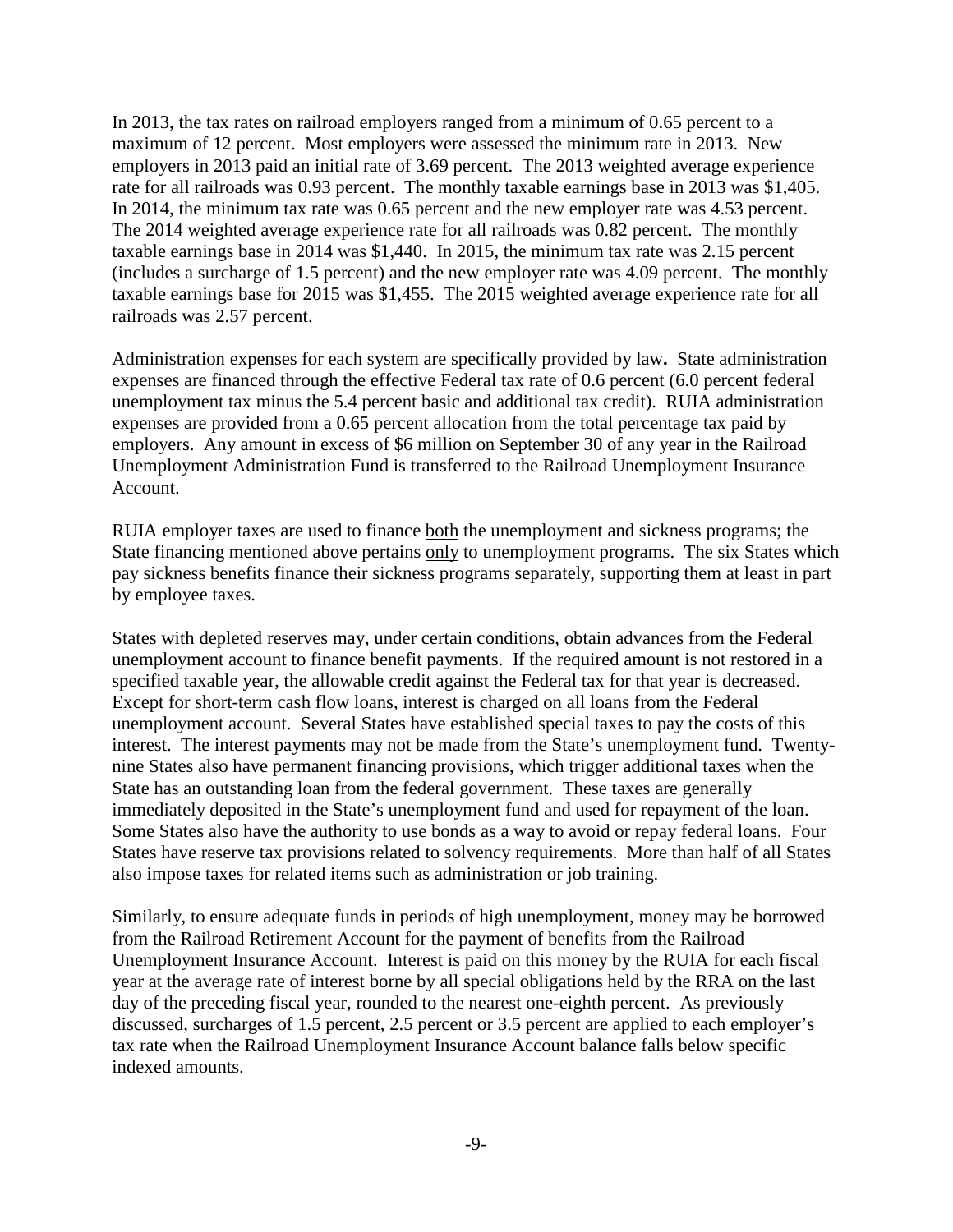#### **SICKNESS BENEFITS**

Six States pay benefits for sickness: California, Hawaii, New Jersey, New York, Puerto Rico and Rhode Island. All of the previously mentioned States except Rhode Island have defined consecutive periods of disability resulting from the same or related cause or condition. In no State is the coverage for temporary disability insurance the same as the unemployment insurance coverage. In California, New Jersey and Puerto Rico, coverage under an approved private plan may be substituted for the State plan. Contributions are then paid into the private plan and benefits are paid by it. Hawaii and New York require employers to provide disability insurance to their workers with the workers contributing to the cost.

In Rhode Island, employee contributions are paid into a pooled State fund and all sickness benefits are paid from the fund without any distinction for disabilities that began during a period of unemployment. Sickness benefits in California are also funded by employee contributions without making any distinction for disabilities that began during a period of unemployment. California makes charges to a special account depending on whether the worker was covered by a private or state plan. New Jersey receives funding for its sickness program from both employees and employers. The rate paid by employers is subject to experience rating. The principal finance for those disabled during unemployment comes from the unemployment trust fund. Employers and employees in Puerto Rico provide equal funding for sickness payments. Private plans in Puerto Rico must also finance some or all of sickness benefits that begin during a period of unemployment. Employee contributions for sickness benefits are not to exceed the amounts employees would pay to the State fund for those covered by private plans in California, New Jersey, and Puerto Rico. In New York and Hawaii, employees provide contributions up to a specified maximum, with the balance being paid by the employer. New York and Hawaii both maintain funds to pay for disabilities that began during a period of unemployment. In New York, employers may now purchase Enriched Disability Benefits Insurance coverage to provide benefit levels for employees above the statutory requirements. The administrative costs for five of the States are paid from contributions with Hawaii using general revenue.

MAXIMUM BASIC WEEKLY SICKNESS BENEFITS are higher under four of the six State plans that under the RUIA. Benefit amounts under the State plans range from a \$12 minimum for Puerto Rico to a \$1,104 maximum for California. Under the Rhode Island plan, the greatest of \$10 or 7 percent of the beneficiary's benefit rate is paid for each dependent up to five.

Under the RUIA, receipt of additional benefits for sickness under an employer's wage continuation plan usually results in total recovery of the RUIA benefits. However, supplemental sickness benefit plans provided by some employers have no effect on a beneficiary's eligibility for receipt of RUIA sickness benefits. In order for an employer's plan to be deemed a supplemental plan under law, benefits under the plan for each day must be reduced for the RUIA daily benefit amount.

MAXIMUM DURATION of normal sickness benefits for four of the six State plans, as under the RUIA, is 26 weeks. California provides benefits for up to 52 weeks and Rhode Island up to 30 weeks. None of the States provides extended benefits for sickness comparable to those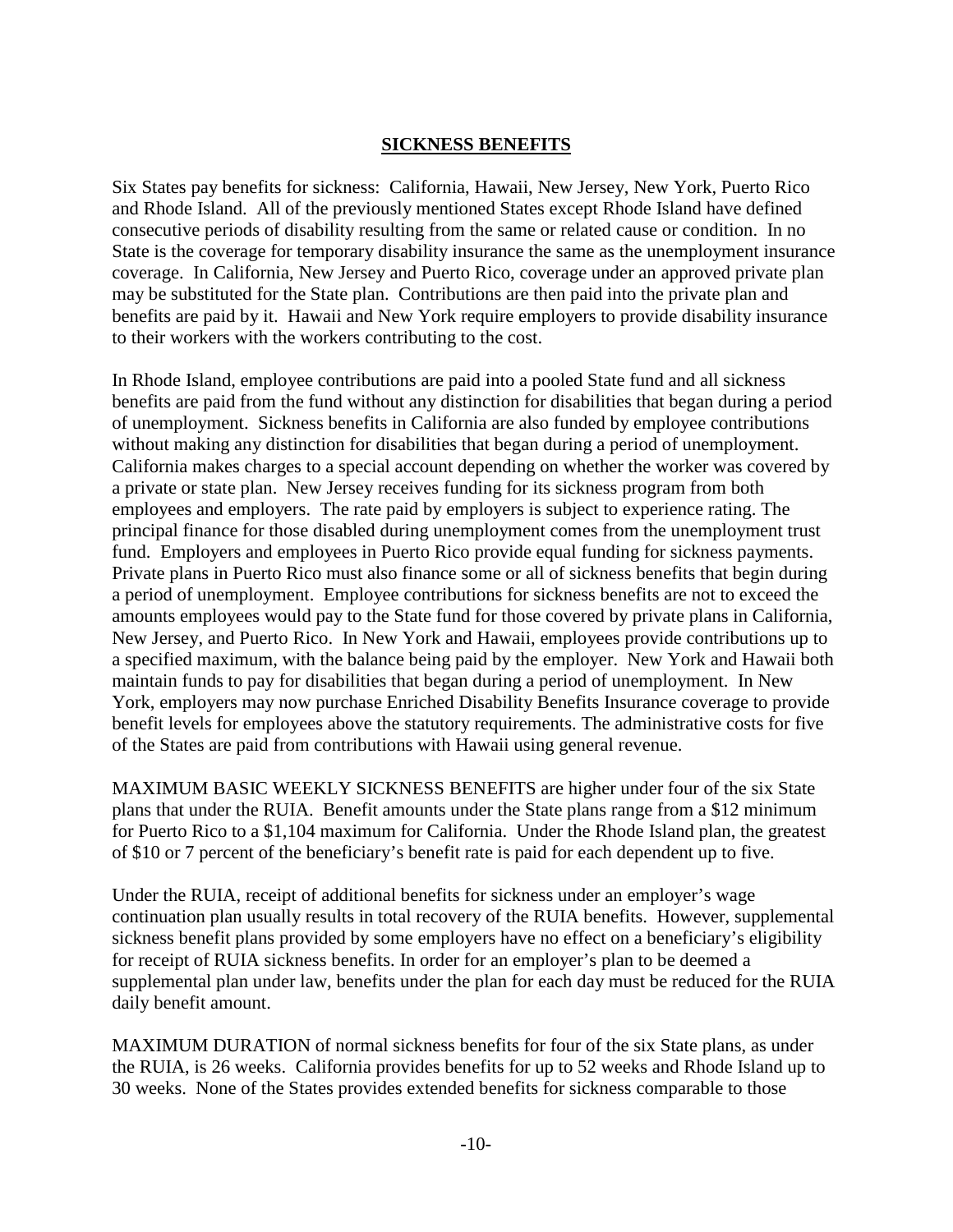available under the RUIA, i.e., railroad employees under age 65 with 10 or more years of railroad service may receive extended benefits for as many as 65 compensable days (13 weeks) in a period of 7 consecutive 14-day claim periods having 10 days payable in each.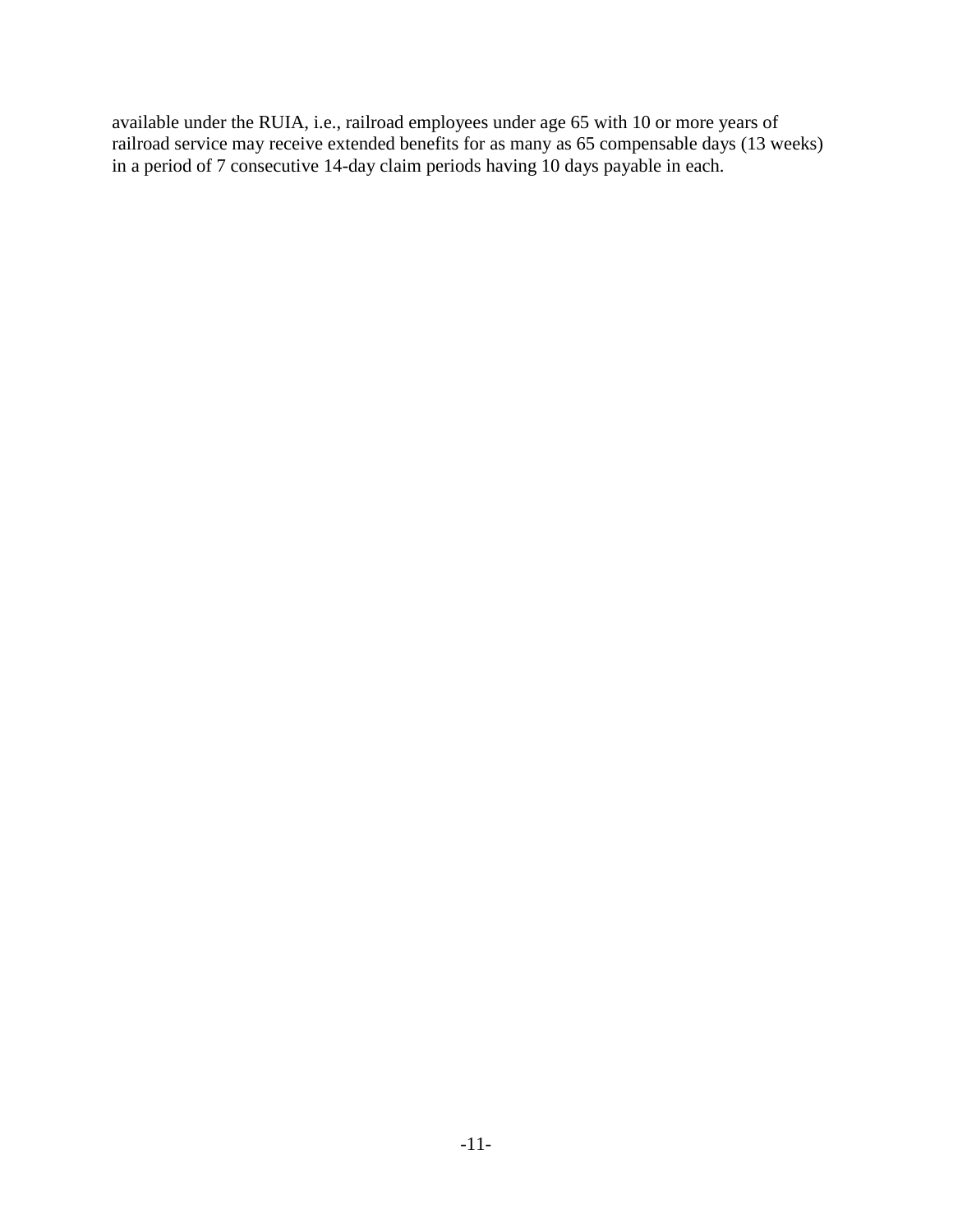| <b>Percent of State Average Weekly Wage Used to</b> | <b>Number</b> |  |
|-----------------------------------------------------|---------------|--|
| <b>Determine Maximum Benefits</b>                   | of States     |  |
|                                                     | 12            |  |
|                                                     |               |  |
|                                                     |               |  |
|                                                     |               |  |
|                                                     |               |  |
| Total                                               | ª36           |  |

## **Table 1. – Distribution of States as of January 2015 With Flexible Maximum Provisions\***

- **\*** Maximum benefits limit is stated percentage of average weekly wage of all covered employees in State. Where variable percentage given, table reflects maximum.
- **<sup>a</sup>** Includes Ohio & Vermont where the percentage used is not specified by law.

**NOTE:** RUIA provides for a fixed maximum daily benefit rate equal to 5 percent of the base year monthly tax base, rounded down to the nearest whole dollar. Individual daily benefit rates may not exceed 60 percent of the person's last daily rate of pay in the base year.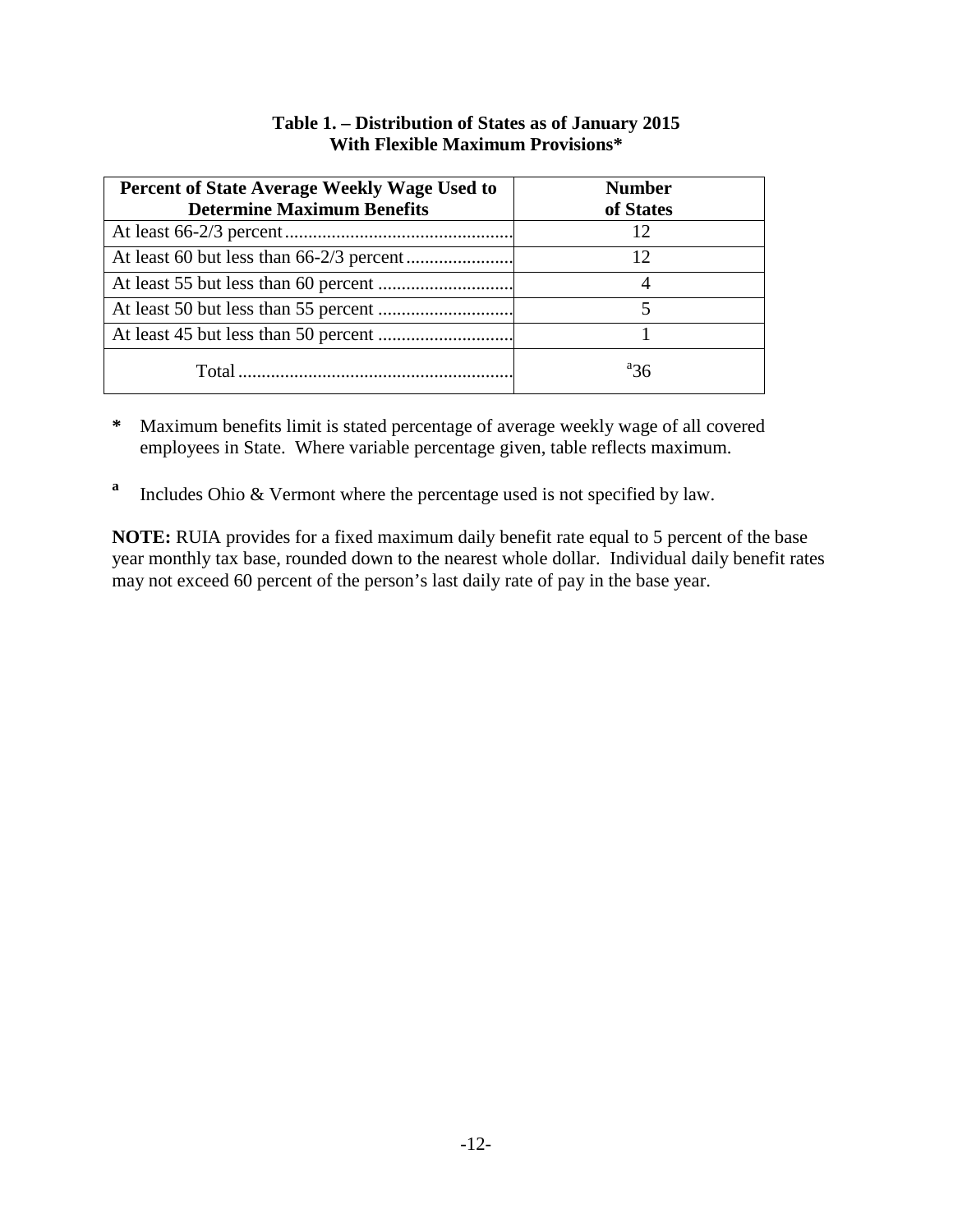





-13-

**States**

Includes all 50 States, the District of Columbia, Puerto Rico and the Virgin Islands

**NOTE:** The maximum weekly benefit amount under the RUI Act was \$350 prior to sequestration.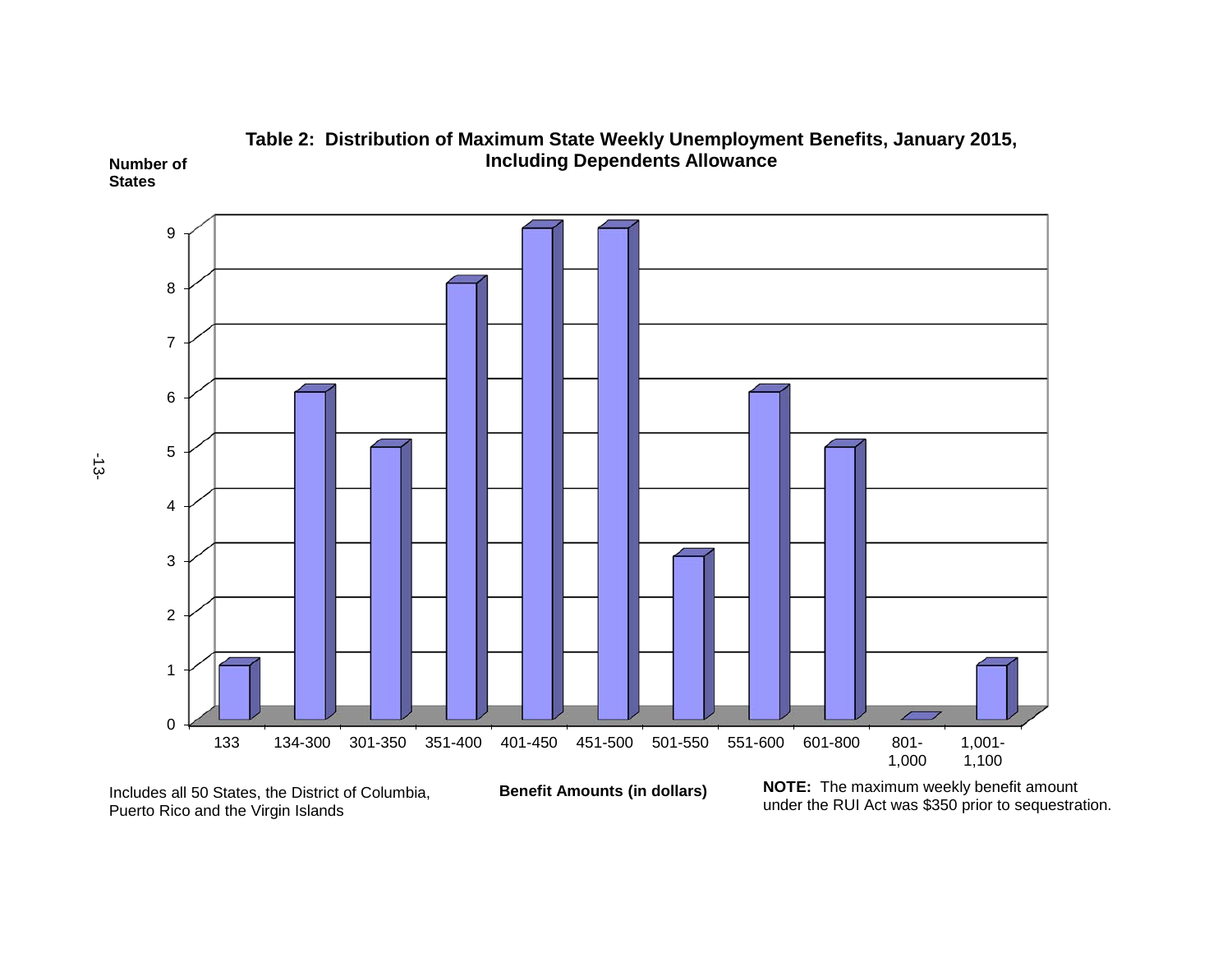| <b>Maximum Duration (weeks)</b> | <b>Number of States</b> |  |
|---------------------------------|-------------------------|--|
| <b>Uniform:</b>                 |                         |  |
|                                 |                         |  |
| Variable: 1                     |                         |  |
|                                 |                         |  |
| 23                              |                         |  |
| 25                              |                         |  |
|                                 |                         |  |
|                                 |                         |  |
|                                 |                         |  |

## **Table 3. – Distribution of States as of January 2015 by Maximum Duration of Normal Unemployment Benefits**

**<sup>1</sup>** Subject to additional limits related to earnings or weeks of employment in the base period.

**NOTE:** The maximum duration of normal benefits under the Railroad Unemployment Insurance Act is 26 weeks.